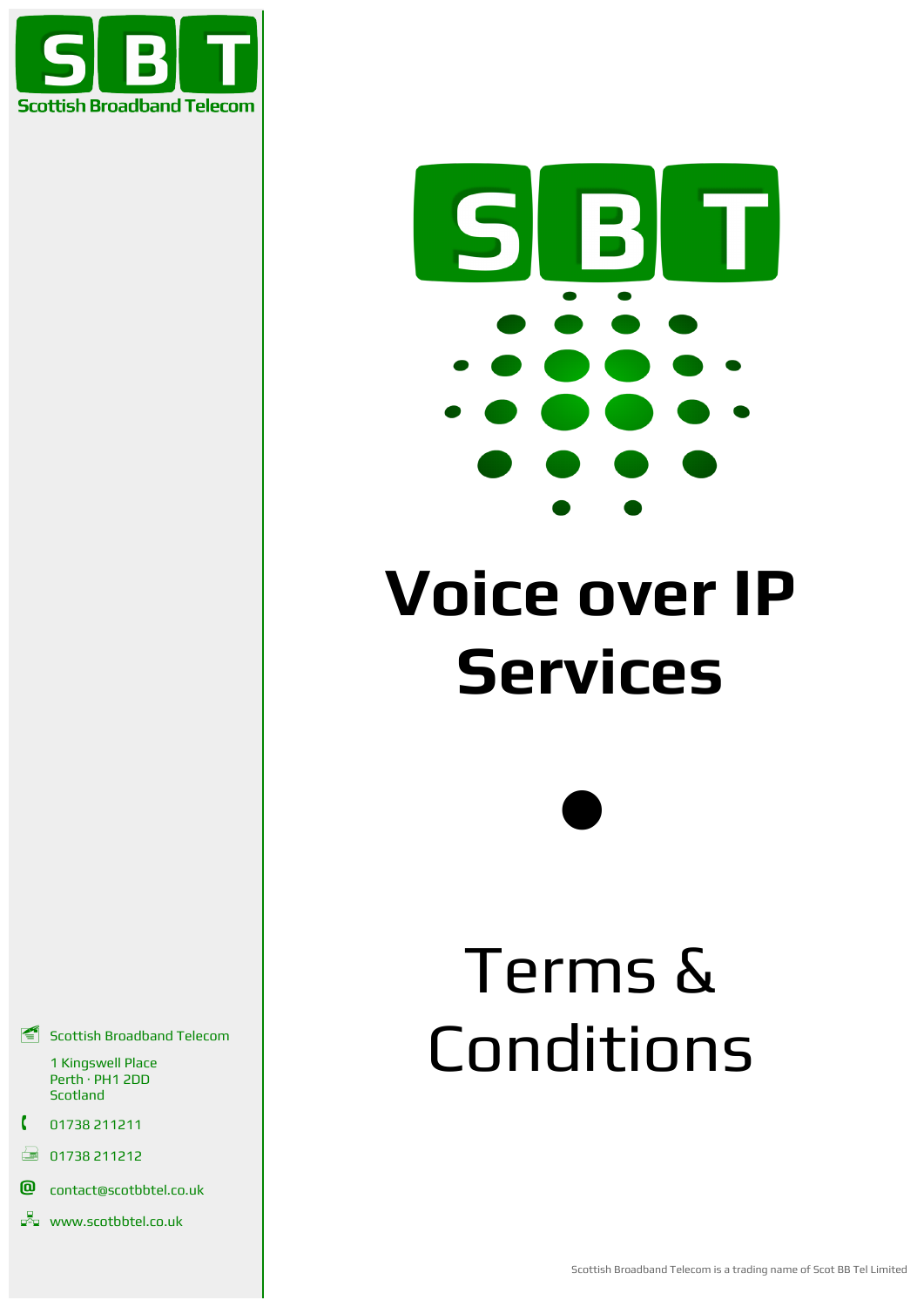# **1 · Introduction and definitions**

- 1.1 These terms and conditions ("Conditions") shall govern the agreement between Scottish Broadband Telecom ("Us" or "We") and the individual or organisation applying for the provision of the Goods or Services ("You").
- 1.2 Our registered office and correspondence address is: 1 Kingswell Place Perth PH1 2DD Scotland.
- 1.3 You can contact Us by email on contact@scotbbtel.co.uk, telephone or SMS on 01738 211211, fax on 01738 211212.
- 1.4 We explain in the headings what each clause covers. These headings are for guidance only and are not intended to be legally binding.
- 1.5 These Conditions take precedence if inconsistent with the material on our Website.
- 1.6 The following have particular meanings in these Conditions:
- 1.6.1 "Acceptable Use Policy" means our guidelines for acceptable use made available at http://www.scotbbtel.co.uk/aup.pdf which may be amended from time to time;
- 1.6.2 "Agreement" means the General Terms and the Specific Terms applicable to the Services which You have chosen together with the Fair Use Policy and any other documents referred to herein;
- 1.6.3 "Cancellation Period" means the period in which You may terminate the contract without incurring obligations and/or associated charges as set out under statute;
- 1.6.4 "Data" includes information, documents, text, software, music, sound, photography, messages, and other material of any kind in any form;
- 1.6.5 "Goods" means the goods described on the Website and which We agree to sell to You;
- 1.6.6 "Internet" means the global data network comprising interconnected networks to which We are connected and provide access to You via the Services;
- 1.6.7 "Personal Data" means Data about any identified or identifiable living person;
- 1.6.8 "Regulations" means the Consumer Protection (Distance Selling) Regulations 2000;
- 1.6.9 "Services" means the services described on the Website (including access to the Website and Control Panel) and which We agree to provide to You;
- 1.6.10 "Start Date" means when either (i) We have sent You confirmation by email that We have activated the Service(s) or (ii) when You first start to use the Service(s), whichever of these happens first; and
- 1.6.11 "Website" means Our web presence at http://www.scotbbtel.co.uk and other locations We advertise from time to time.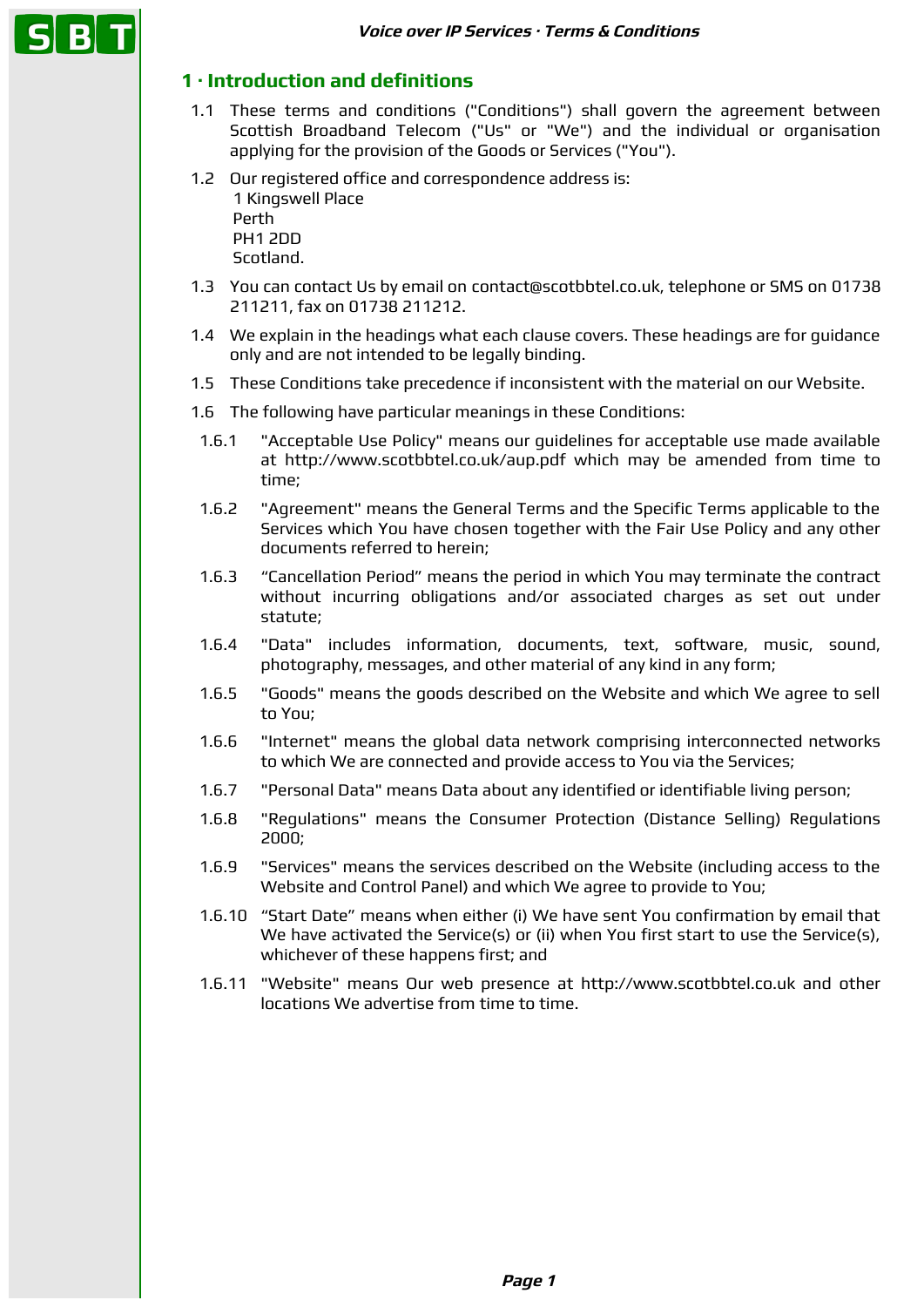# **2 · Changes to these conditions**

- 2.1 We reserve the right on giving prior notice on the Website to alter these Conditions at any time (including altering our Acceptable Use Policy and other policies).
- 2.2 Any renewal of the Services will in any event be subject to Our then current Conditions.

## **3 · Your right to cancel**

- 3.1 This clause 3 applies only if you are a "Consumer", which for the purposes of this clause 3 shall mean any natural person who is acting for purposes that are outside his or her business.
- 3.2 This Agreement will not start until We have completed a number of checks including (but not limited to) geographical coverage, credit, telephone line and an activation check. If following Our checks, We are satisfied that We are able to provide the Service(s) the Agreement will commence on the Start Date, although Our obligations will be subject to clause 5. However, Your obligations to Us regarding any Goods will start the day You receive that Goods pursuant to clause 6.
- 3.3 For the purposes of the Regulations:
- 3.3.1 The supplier shall be Scottish Broadband Telecom;
- 3.3.2 The address of the supplier shall be the correspondence address as set out in clause 1.2 above;
- 3.3.3 Prices on the Website are updated periodically and cannot be guaranteed for any period of time and every effort is made to ensure prices are correct at the point at which the consumer places an order.
- 3.3.4 Any complaints should be sent in writing to the supplier's correspondence address.
- 3.4 A Consumer will, subject to any exceptions or exclusions set out in the Regulations, be entitled to cancel the Agreement by serving a written notice of cancellation on Us at any time during the following Cancellation Periods:
- 3.4.1 In the case of Goods, within seven working days after the day on which the Consumer receives the Goods;
- 3.4.2 In the case of Services, within seven working days after the date You enter into a contract with Us.
- 3.5 In the event of cancellation by the Consumer, Goods must be returned to the Supplier's correspondence address. The Consumer will be liable for the costs of returning such Goods or the costs of the Supplier in recovering such Goods unless the Consumer has a right to reject the Goods under a term of these Conditions or under statutory right (including any right under the Unfair Terms in Consumer Contract Regulations).
- 3.6 The Consumer will not be entitled to cancel any contract for the supply of Services once the performance of the Services has begun.
- 3.7 Please note that We begin to perform Our VoIP Services as soon as You are notified to Your registered email address that Your account has been activated.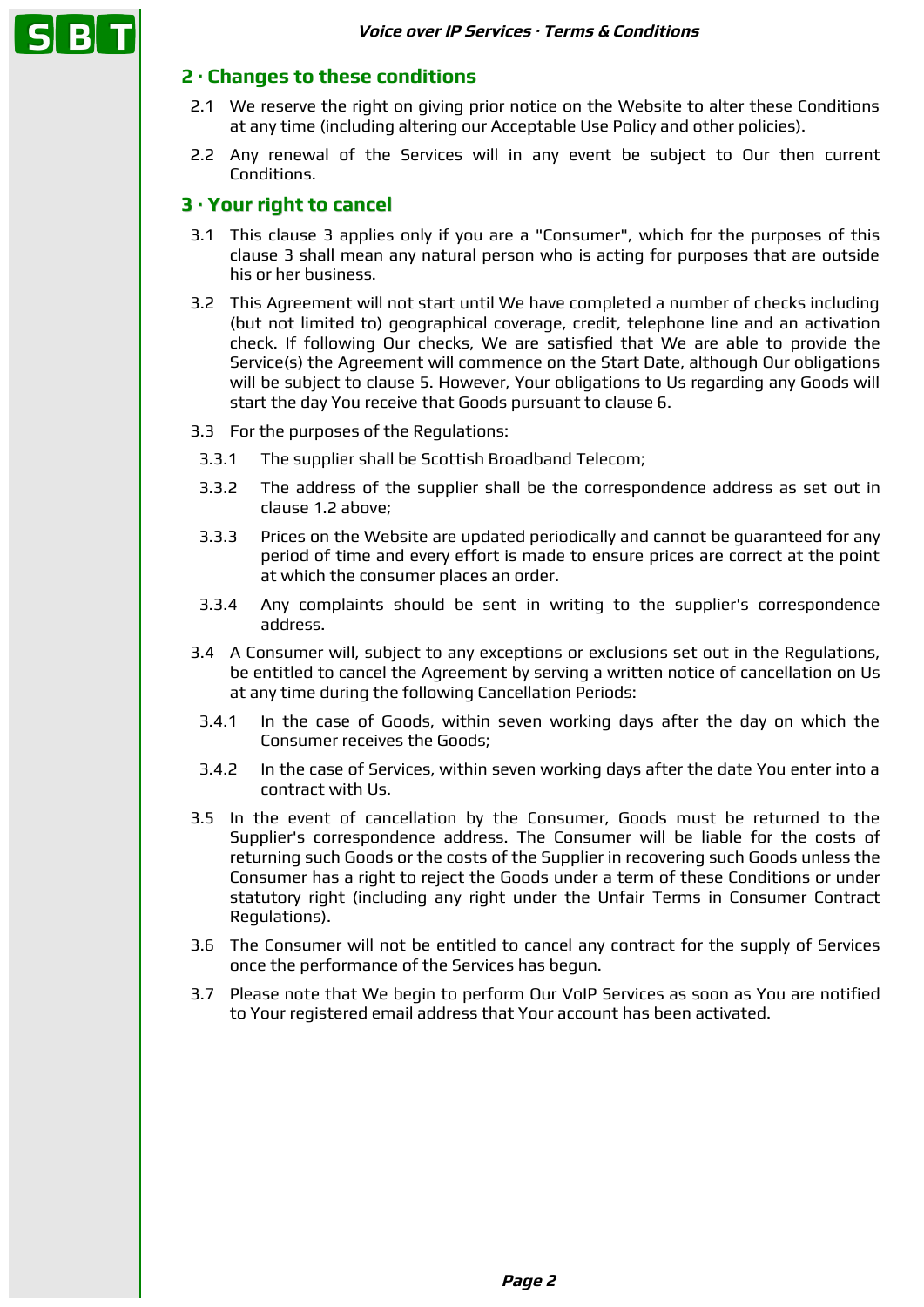# **4 · Security**

- 4.1 You must:
- 4.1.1 keep Your username and password secure (and We may or ask You to change these at any time for good reason);
- 4.1.2 if requested use Your username and password when giving instructions (and We are authorized to comply with instructions containing Your username and password);
- 4.1.3 take reasonable steps in respect of matters in Your control to minimize any risk of security breaches in connection with the Services;
- 4.1.4 notify Us of any unauthorised access to Your account which You believe may affect the overall security of Our systems; and
- 4.1.5 comply with Our security checks.

#### **5 · Services**

- 5.1 We will supply the Services with reasonable skill and care.
- 5.2 However, We do not guarantee:
- 5.2.1 that the Services will be uninterrupted, secure or error-free; or
- 5.2.2 that any Data generated, stored, transmitted or used via or in connection with the Services will be complete, accurate, secure, up to date, received or delivered correctly or at all.
- 5.3 We do not provide a back-up of Your Data or guarantee the integrity of Your Data; however, We will use Our reasonable endeavours to provide copies of Data for disaster recovery purposes.
- 5.4 We may have to suspend the Services for repair, maintenance or improvement without prior notice. If so, We will restore them as quickly as is reasonably practicable.
- 5.5 Specific Conditions on the Provision of Telephony Services and Emergency Calls By purchasing our Telephony Services (VoIP) you confirm that You understand that our services:
- 5.5.1 may not offer all of the features You may expect from a conventional phone line;
- 5.5.2 may sometimes be unavailable as a result of things over which We have no control, for example, the weather, power disruptions and failures of Your internet service provider (ISP) or broadband connection and You understand that in such circumstances all services (including 999/112 public emergency call services) will also be unavailable;
- 5.5.3 Where You use Scottish Broadband Telecom VoIP Goods and/or Services not in conjunction with a supported broadband (this typically being Your pre-existing router and/or broadband connection), there may be a greater likelihood of connectivity problems. These problems may affect quality of service, as well as reliability and robustness of service available via Your Scottish Broadband Telecom VoIP package.
- 5.5.4 Connectivity to the public emergency services is subject to 5.5.2 above and, the phone number and location details will be provided only to the extent that is technically feasible. As a result, You may have to provide Your location information and phone number verbally to the Emergency Services operator.
- 5.5.5 Where You use Your Scottish Broadband Telecom VoIP service outside of mainland England, Wales, Scotland and Northern Ireland, You may not be connected to the domestic emergency services upon dialling the appropriate emergency number.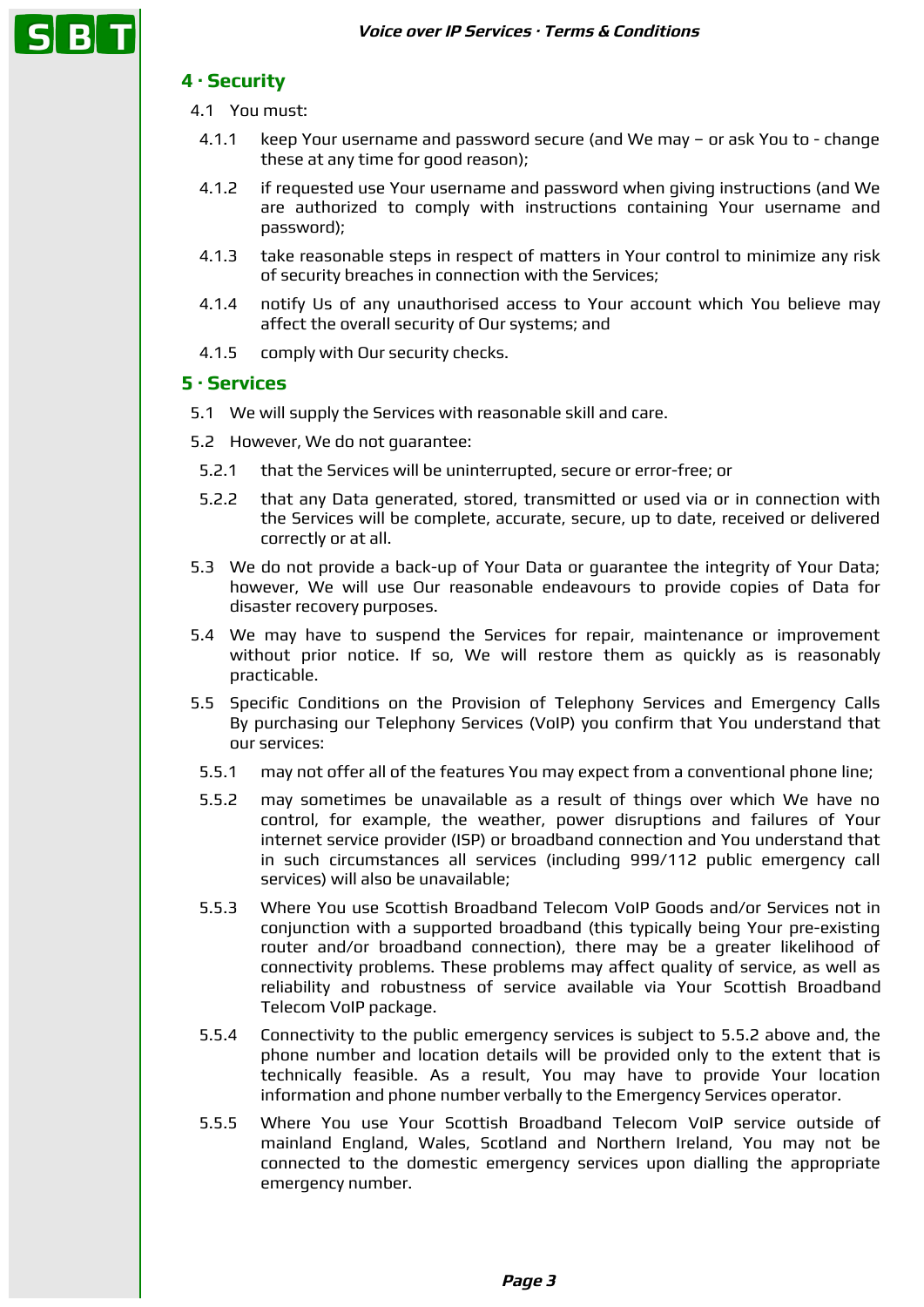#### **Voice over IP Services · Terms & Conditions**

- 5.5.6 For each Scottish Broadband Telecom VoIP extension or trunk that You utilise, You must register with Us the physical location where You will be using the Service. Your initial location will be registered as a part of subscribing to Our Services. It is Your responsibility to maintain the accuracy of Your location address contacting us if there are any changes. If You do not update Us with changes, it may or may not be possible for emergency operators and authorities to identify Your location and phone number when You dial 999/112. When You dial 999/112 You will need to state your location and phone number promptly and clearly, as emergency operators and authorities may not have this information.
- 5.5.7 Emergency operators and authorities may or may not be able to identify Your phone number in order to call You back if the call is unable to be completed, is dropped or disconnected, or if You are unable to speak to tell them your phone number and/or if the Service is not operational for any reason. Emergency operators and authorities may also not be able to hold Your line open in the event that You hang up.
- 5.5.8 You agree to inform potential users of the Services of the above limitations and You understand and accept that You should always have an alternative means of accessing 999/112 emergency services.
- 5.5.9 If Scottish Broadband Telecom suspends or terminates the Service You may NOT be able to dial 999/112. In the event that You do not have any remaining credit on Your Scottish Broadband Telecom account, You will still be able to make 999/112 calls.

# **6 · Sale of Goods**

- 6.1 Delivery Dates & Payment
	- 6.1.1 Dates for Delivery and installation are estimated only and cannot be guaranteed.
- 6.1.2 Payment for Goods supplied by Us is pursuant to clause 16.
- 6.2 Risk and Title to Goods
	- 6.2.1 Risk shall pass to You on delivery, but the Goods shall remain Our property until such time as full payment has been received.
- 6.2.2 You must inspect the Goods immediately upon receipt and raise a return under Our returns management process by contacting technical support via email or telephone. Damaged or faulty Goods cannot be returned without a valid returns reference number.
- 6.3 Delivery
- 6.3.1 Once We notify You that the Goods are ready for delivery or tending delivery of the Goods, You shall agree to accept delivery of the Goods forthwith. If You fail to give proper instructions (a correct location being the minimum proper instructions) or to accept delivery as aforesaid, You shall be deemed liable for all costs incurred by Us as a result of such failure which shall become immediately due and payable on demand, but such liability shall not affect Your obligation to purchase the Goods or Our right to damages for breach of such obligation.
- 6.4 Damage to Goods in transit
- 6.4.1 We shall have no liability in respect of Goods lost or damaged in transit unless and until You note such loss or damage on the delivery receipt and give notice thereof to Us and the carrier within five working days of delivery, or shorter period as may be required by the carrier's conditions of carriage.
- 6.4.2 Our liability in respect of Goods lost or damaged in transit shall be limited to replacing such Goods.
- 6.5 Guarantee and Exclusion of Liability for Goods
- 6.5.1 Goods supplied by Us typically carry a 1 year guarantee provided by the manufacturer, unless otherwise stated.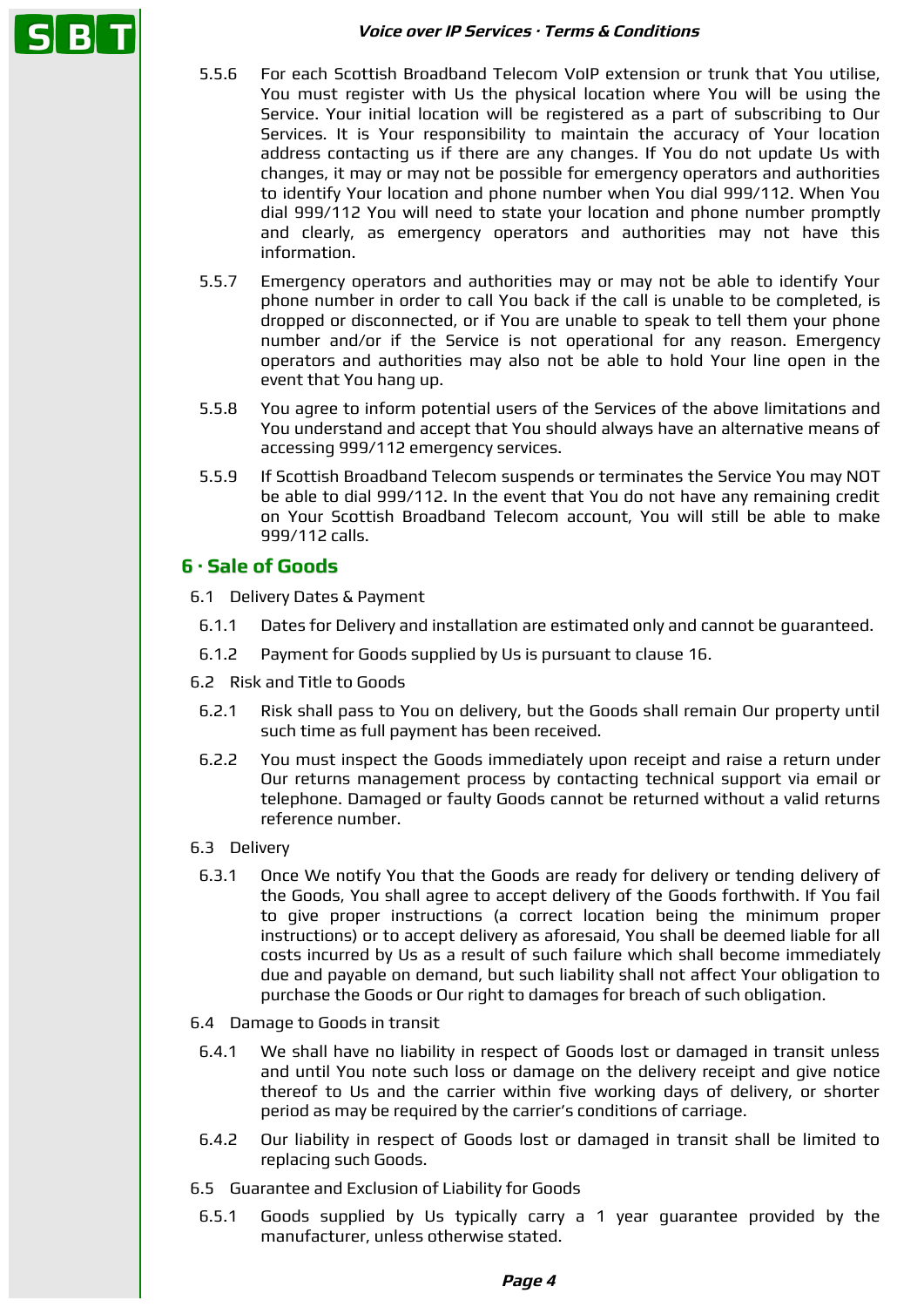#### **Voice over IP Services · Terms & Conditions**

- 6.5.2 You shall not be entitled to claim under the guarantee unless the Goods have at all times been stored and used correctly, in proper conditions, in accordance with any instructions supplied as to their use, and with normal practices relating to Goods of the type in question.
- 6.5.3 You shall give immediate notice to Us of any defects in the Goods falling within the quarantee.
- 6.5.4 Our liability under the guarantee is limited to the replacement of the defective item or to the repair of any defect caused by defective workmanship. We shall not be liable for any loss of profits or damages or expenses occasioned by such defects.
- 6.5.5 Save as aforesaid We give no guarantee as to the Goods but We will use Our best endeavours to secure for You the benefit of any guarantee, warranty or assurance provided by the manufacturer of the Goods.
- 6.5.6 We shall have no further liability in respect of the Goods or any other defects therein (including liability for negligence) and all conditions and warranties whether express or implied by law as to the quality of the Goods or their fitness for a particular purpose, or as to the design, workmanship and manufacture thereof and the materials used therein, or as to the validity of patents or licences or otherwise in any way are hereby expressly excluded, except to the extent that this paragraph may be held not to satisfy any requirement of reasonableness imposed by the Unfair Contract Terms Act 1977 or any statutory modification or re-enactment thereof.
- 6.5.7 We shall have no liability for any information or advice given in connection with the supply of Goods.
- 6.5.8 Except to the extent that this paragraph may be held not to satisfy any requirement of reasonableness imposed by the Unfair Contract Terms Act 1977 or any statutory modification or re-enactment thereof, We shall not be responsible for any injury, damage or loss caused directly or indirectly by the Goods whether as a result of their operation or use or otherwise and whether as a result of any defect therein or otherwise, and the customer shall indemnify the Company against any claim ensuing from any such injury damage or loss.
- 6.5.9 Without prejudice to the generality of the foregoing We shall not be liable for any consequential loss including but not limited to loss of profits.
- 6.6 Returns
- 6.6.1 Where You receive Goods as a Consumer, pursuant to the Distance Selling Regulations, You are required to take reasonable care of Goods You intend to return whilst in your possession.
- 6.6.2 Where You receive Goods not as a Consumer (that is, within the course of a trade or business) no Goods supplied by Us shall be accepted for replacement without Our prior consent. You must take reasonable care of such Goods whilst in Your possession. This does not affect Your statutory rights.
- 6.6.3 Overseas Customers Unless otherwise agreed with Us in writing, You shall be responsible for all duties, levies, imposts, taxes or other liabilities arising on the exportation of the Goods from the United Kingdom and importation of the Goods overseas.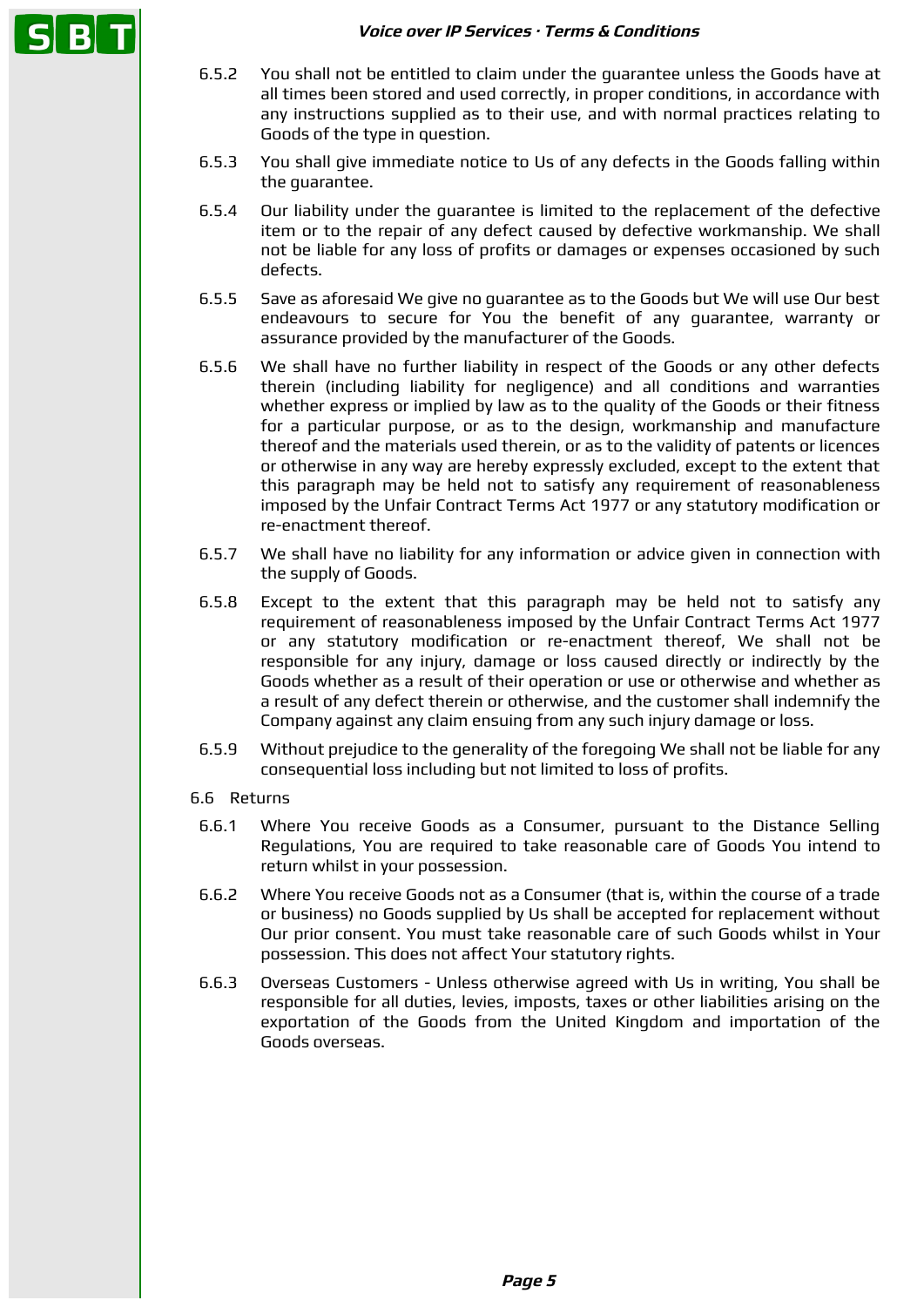# **7 · Lease of Goods**

- 7.1 Our Hosted VoIP Services (HV.Select) are generally supplied through dedicated hardware Devices (desk and wireless handsets), specifically engineered to comply with the stringent security demands of such service.
- 7.2 These Devices are subject to a minimum of a 3 (three) years Lease Contract. These Devices remain property of Scottish Broadband Telecom through the duration of the Lease.
- 7.3 Should the Client wish to terminate the HV.Select Service before the natural expiry of the three year Lease, the remainder of the fees for the three years Lease will be due immediately as an Early Termination Fee.
- 7.4 When the three year Lease period ends, or the Early Termination Fee has been received, the Devices become Property of the Client.
- 7.5 For obvious Health & Safety reasons, the Devices cannot be retired by Scottish Broadband Telecom except if the Devices have been left unused, unopened and still in their original, sealed box.
- 7.6 At any point through the duration of the HV.Select VoIP Service, the Client can choose to purchase the Devices outright. The Purchase Price will be the 75% of the fees for the remainder of the Lease period.

### **8 · Complaints and Dispute Resolution**

- 8.1 Scottish Broadband Telecom are committed to providing excellent service and endeavour to deal with any complaint fairly and within a reasonable period of time. However, should a customer remain dissatisfied with any aspect of our service, they are welcomed to contact Us whereupon We will do Our utmost to resolve the problem as quickly as is reasonably practicable. We operate a complaints procedure to help ensure that any complaints are dealt with efficiently and to Your satisfaction.
- 8.2 If You have a problem with the way We have sold, provisioned or delivered the service to You, You should:
- 8.2.1 In the first instance, telephone Us on 01738 211211 or write via email to contact@scotbbtel.co.uk. We aim to respond to You within 24 hours. Our customer service staff will do their utmost to successfully resolve any problems at that point. If, however, Your problem cannot be resolved during the phone call, We will agree a course of action with You. If You remain unhappy with the way in which Your complaint has been handed in the first instance, You may escalate Your concern to the Managing Director by emailing administration@scotbbtel.co.uk. We aim to respond to You within 48 hours.
- 8.2.2 Please note that in all cases, We ask that You mention Your customer reference number in all correspondence, and that You work with our management team to resolve Your concern.

#### **9 · Your obligations**

- 9.1 You must comply with Our reasonable instructions and requests concerning the Services.
- 9.2 You must provide Us with up to date contact details of at least one, possibly two named representatives with whom We are authorised to deal (including email addresses) and promptly notify Us of any changes. We rely on this information for various reasons including the transmission of renewal notices and other important information concerning the Services.
- 9.3 You must comply with Our Acceptable Use Policy and bring it to the attention of Your authorised users.
- 9.4 You are responsible for all persons who use Your username and password to access the Services, whether authorised or not, unless acting on Our behalf.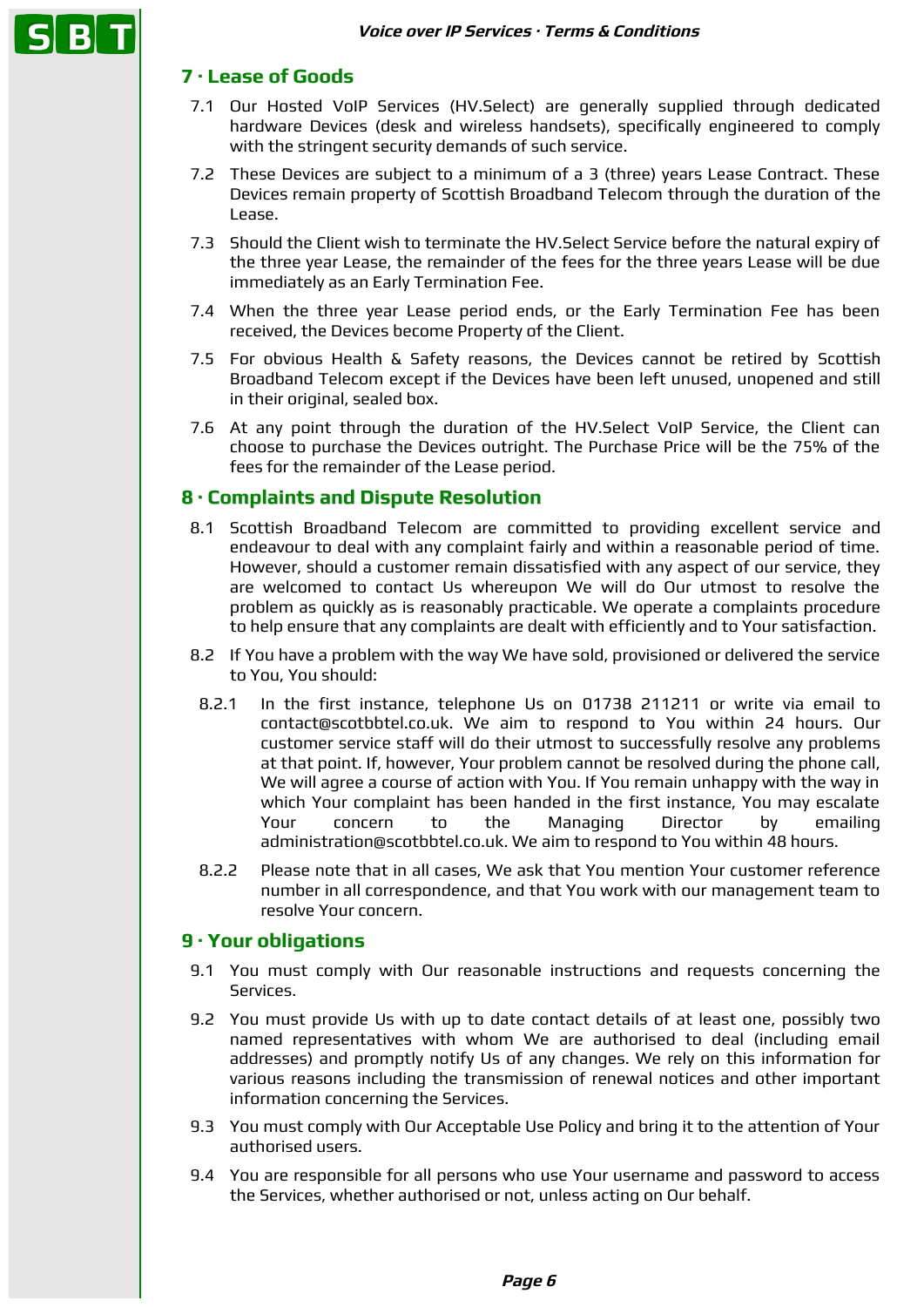#### **Voice over IP Services · Terms & Conditions**

9.5 There is a risk that Data generated, stored, transmitted or used via or in connection with the Services may be irretrievably damaged or lost if there is a fault or on suspension or termination. You must frequently back-up all such Data that You wish to save.

### **10 · Restrictions**

- 10.1 You must refrain from engaging in unlawful activities via Your use of the Services.
- 10.2 You must refrain from sending menacing, offensive, defamatory, obscene, indecent or abusive messages or telephone calls whilst using the Services.
- 10.3 You must not use or permit the usage of the Services in a manner that is inconsistent with any and all applicable laws and regulations.
- 10.4 You must not use the Services to send bulk unsolicited commercial messages or telephone calls.
- 10.5 You warrant that Your use of the Services will not infringe any third party intellectual property or other rights.
- 10.6 You must not embark on any course of action, whether by use of Your fax, telephone or any other means, which may cause a disproportionate level of activity (for example, causing mail bombs, denial of service attacks or encouraging large numbers of inbound phone calls) without providing Us at least seven days prior notice in writing. If You give notice or We otherwise become aware of such disproportionate use We may:
	- 10.6.1 move Your service to a dedicated service level and charge You the appropriate rate for such level; or
	- 10.6.2 terminate some or all of the Services forthwith.
- 10.7 For all VoIP Services (HV.Select or SIP trunks) we will consider the use of more than 2 concurrent calls per extension to be a disproportionate level of activity.

#### **11 · Data**

- 11.1 We may access, copy, preserve, disclose, remove, suspend or delete any Data:
	- 11.1.1 if We are required to do so by applicable law or competent authority; or
	- 11.1.2 if it is otherwise permitted under these Conditions; or
	- 11.1.3 if such Data is prohibited under these Conditions.

### **12 · Personal Data**

- 12.1 We will process Your Personal Data only in compliance with Our GDPR compliant privacy policy, which is available at [http://www.scotbbtel.co.uk/privacy.pdf.](http://www.scotbbtel.co.uk/privacy.pdf)
- 12.2 You consent to such processing and confirm that You have shown Our privacy policy to, and obtained similar consent from, any third party individuals whose Personal Data You have supplied to Us and will continue to do so in the future.
	- 12.2.1 Data Retention: This section makes reference to, and should be read alongside, Our Privacy Policy.
	- 12.2.2 All Personal Data is retained and otherwise handled in a manner fully compliant with GDPR.
	- 12.2.3 Personal Data which is retained by Scottish Broadband Telecom: We store voicemail, call recordings, call data records, invite logs, invoices and received faxes.
	- 12.2.4 Period of retention of Personal Data: Call records will be retained for 12 months, Voicemail messages, received faxes and call recordings will all be kept for a period of 2 weeks.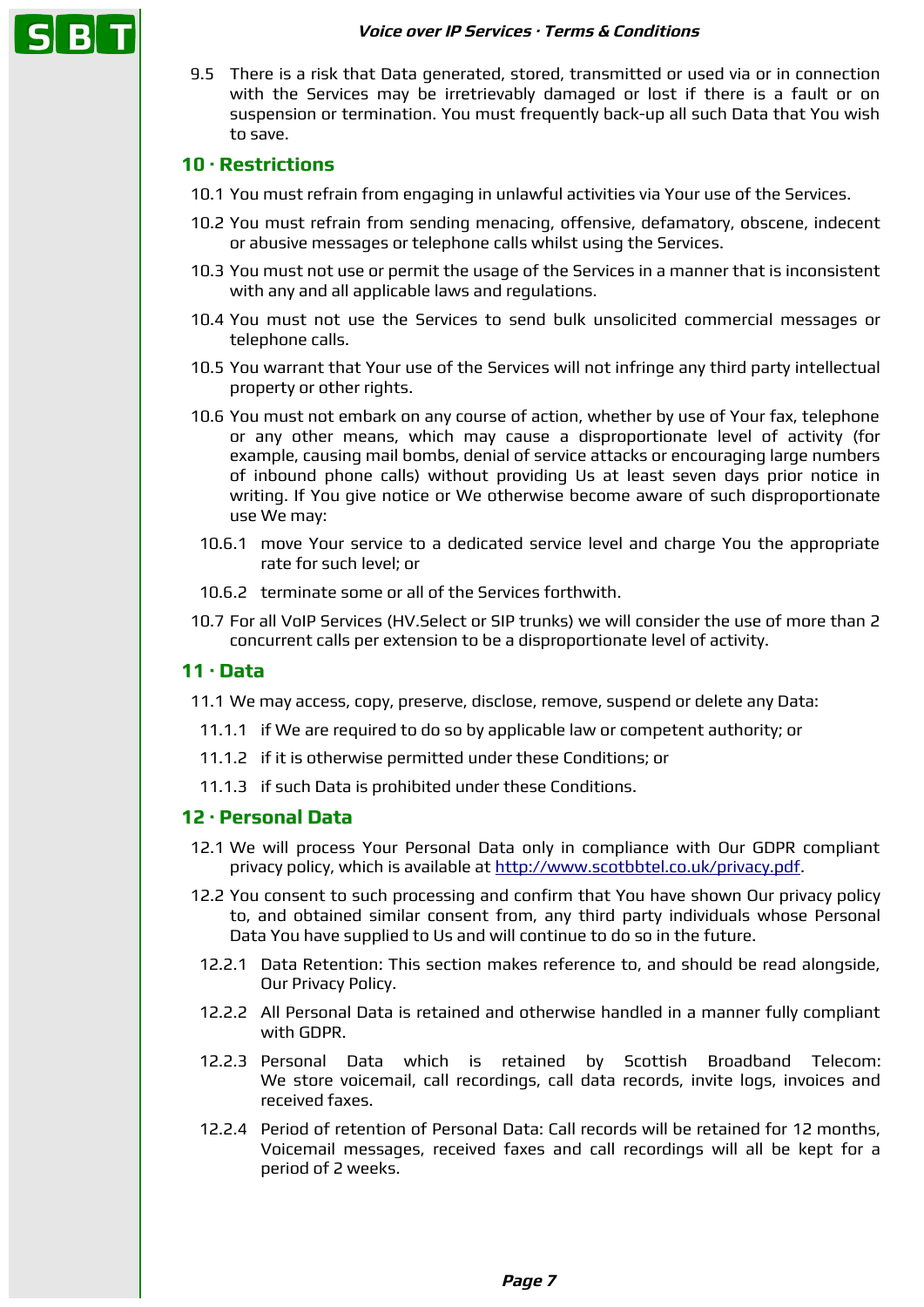# **13 · Limitation of liability**

- 13.1 Nothing in these Conditions in any way excludes or restricts Our liability for negligence causing death or personal injury or for fraudulent misrepresentation or for anything which may not legally be restricted. Nor does it affect consumers' statutory rights.
- 13.2 Our liability in contract, tort (including negligence) or otherwise in connection with these Conditions for any one event or a series of events is limited to the price of the Goods, or 100% of the payment we received from You for the Services in the month before the event(s) complained of.
- 13.3 In no event (including our Own negligence), and even if We have been advised of the possibility of such losses, will we be liable for any:
- 13.3.1 economic loss (including, without limitation, loss of revenue, profit, contract, business or anticipated savings);
- 13.3.2 loss of goodwill or reputation;
- 13.3.3 special, indirect or consequential loss; or
- 13.3.4 damage to or loss of Data.
- 13.4 We have no liability for goods and services provided by third parties.
- 13.5 To the maximum extent allowed by law, We exclude all conditions, terms, representations and warranties, whether imposed by statute or by law or otherwise, that are not expressly stated in these Conditions including, without limit, the implied warranties of satisfactory quality and fitness for a particular purpose. Consumers' statutory rights are unaffected.

#### **14 · Indemnity**

14.1 You will indemnify Us against all claims, damages, liabilities, costs (including reasonable legal fees) directly or indirectly related to Your use of the Goods, Your use of the Services or breach by You of these Conditions.

#### **15 · Payment**

- 15.1 You must pay the fees (together with VAT and any applicable taxes) specified on your invoice when You order Goods or order or renew any Services.
- 15.2 Payment for Goods and Services shall be made:
- 15.2.1 by MPay, BACS, Standing Order, PayPal, credit or debit card; and
- 15.2.2 in advance or, if We agree to credit terms, within 14 days of Our invoice tax date.
- 15.3 Payment must be made without deduction or set-off.
- 15.4 All fees are non refundable unless otherwise stated.
- 15.5 All fees remain payable where We suspend the Services in accordance with these Conditions.
- 15.6 We may impose a credit limit on Your account and/or require a deposit as security for paying bills.
- 15.7 For the avoidance of doubt, Services purchased which are subject to advanced payment (as clearly described on the relevant product description on your invoice) and are not cancelled within the Cancellation Period are not refundable and associated monies shall be used by Us to discharge Our administrative expenses arising out of the termination of the Agreement.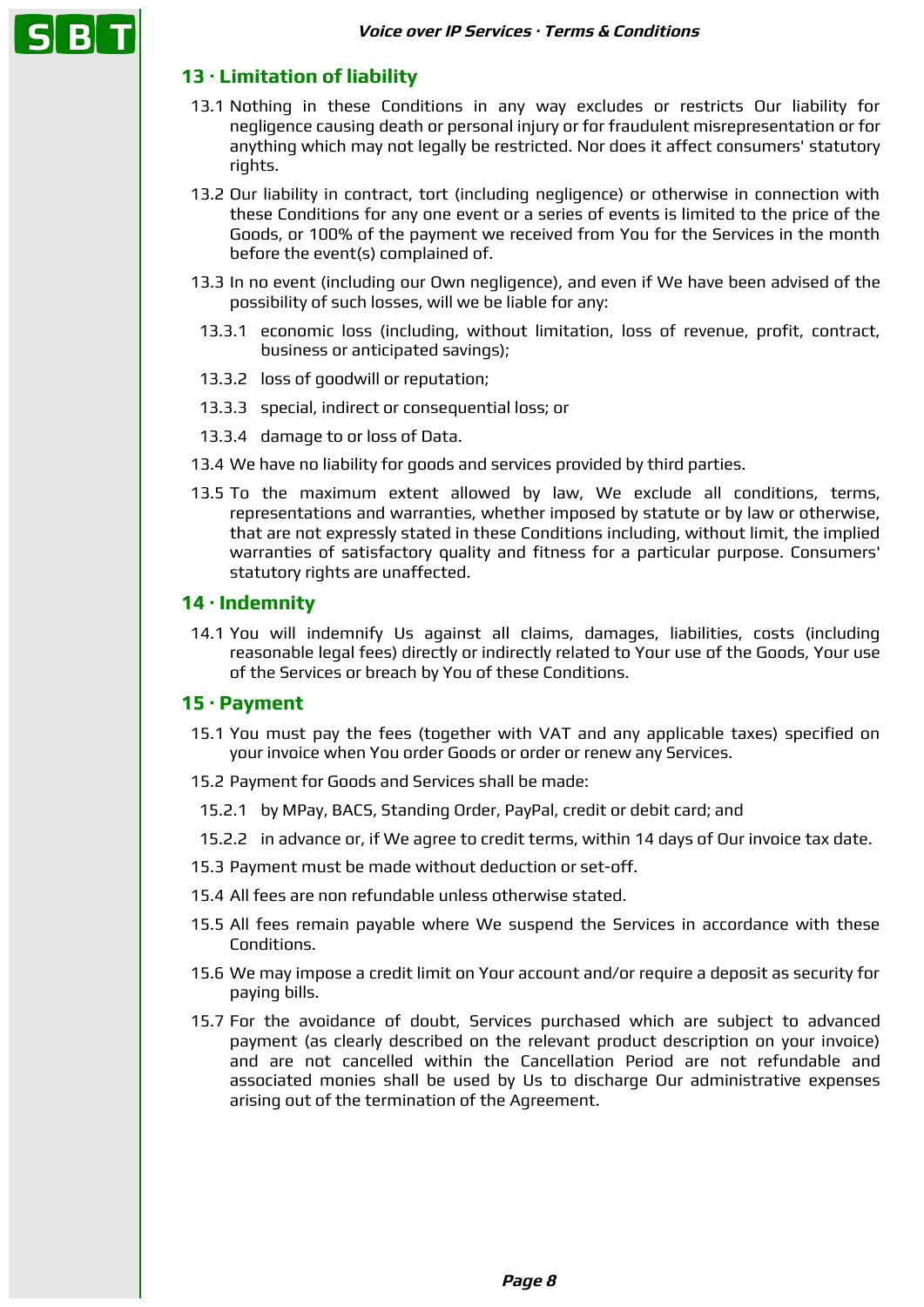# **16 · Duration and termination**

- 16.1 All Services will be subject to an initial minimum contract periods of 12 months, and shall continue thereafter on a rolling monthly basis unless and until terminated in accordance with clause 16.2 and 16.3.
- 16.2 Subject to clause 16.1, either party may terminate this agreement (as regards some or all of the Services) at any time for any reason by giving to the other 30 days written notice.
- 16.3 We may terminate this agreement (as regards some or all of the Services) or suspend some or all of the Services immediately on written notice:
	- 16.3.1 if You breach any of the terms and obligations under these Conditions and, if remediable, having received from Us a written notice stating the intention to terminate these conditions if not remedied, fail to remedy the breach within 14 days;
- 16.3.2 if You are subject to a resolution for winding up, or a petition for bankruptcy or liquidation, or there is a proposal or you enter into any arrangement or composition with Your or for Your creditors, or a receiver or liquidator or trustee in bankruptcy is appointed over You or any of Your assets or any similar circumstances; or
- 16.3.3 if We are required to do so by a competent or regulatory authority.
- 16.4 On termination of this agreement or suspension of Services for any reason:
- 16.4.1 We may immediately stop supplying, and may terminate access to, the relevant Services. This may involve irretrievable damage to or loss of Data generated, stored, transmitted or used via or in connection with the Services and / or We may destroy any such Data;
- 16.4.2 all licenses granted by Us to You will terminate;
- 16.4.3 any fees due remain payable and, if already paid, will be non-refundable unless You have cancelled this agreement in accordance with clause 3.1;
- 16.4.4 Your accrued rights and liabilities will be unaffected.
- 16.5 When services are suspended due to a delayed or missing payment, reactivation of the services is subject to:
- 16.5.1 immediate full payment of the due fees;
- 16.5.2 a Reconnection Fee of £10.00 charged on the next invoice.

#### **17 · Confidentiality**

- 17.1 We both agree not to use for any purpose a part from this agreement or disclose any Confidential Data received from the other party. "Confidential Data" means Data identified as, or which clearly is, confidential.
- 17.2 This clause does not apply to Data which:
- 17.2.1 enters the public domain other than through breach of this clause;
- 17.2.2 is or becomes independently known to the receiving party free from any confidentiality restriction;
- 17.2.3 is required to be disclosed by applicable law or competent authority;
- 17.2.4 is reasonably disclosed to employees, suppliers or others for the proper performance of these Conditions;
- 17.2.5 is reasonably disclosed to professional advisers; or
- 17.2.6 We are otherwise permitted to disclose in accordance with these Conditions.